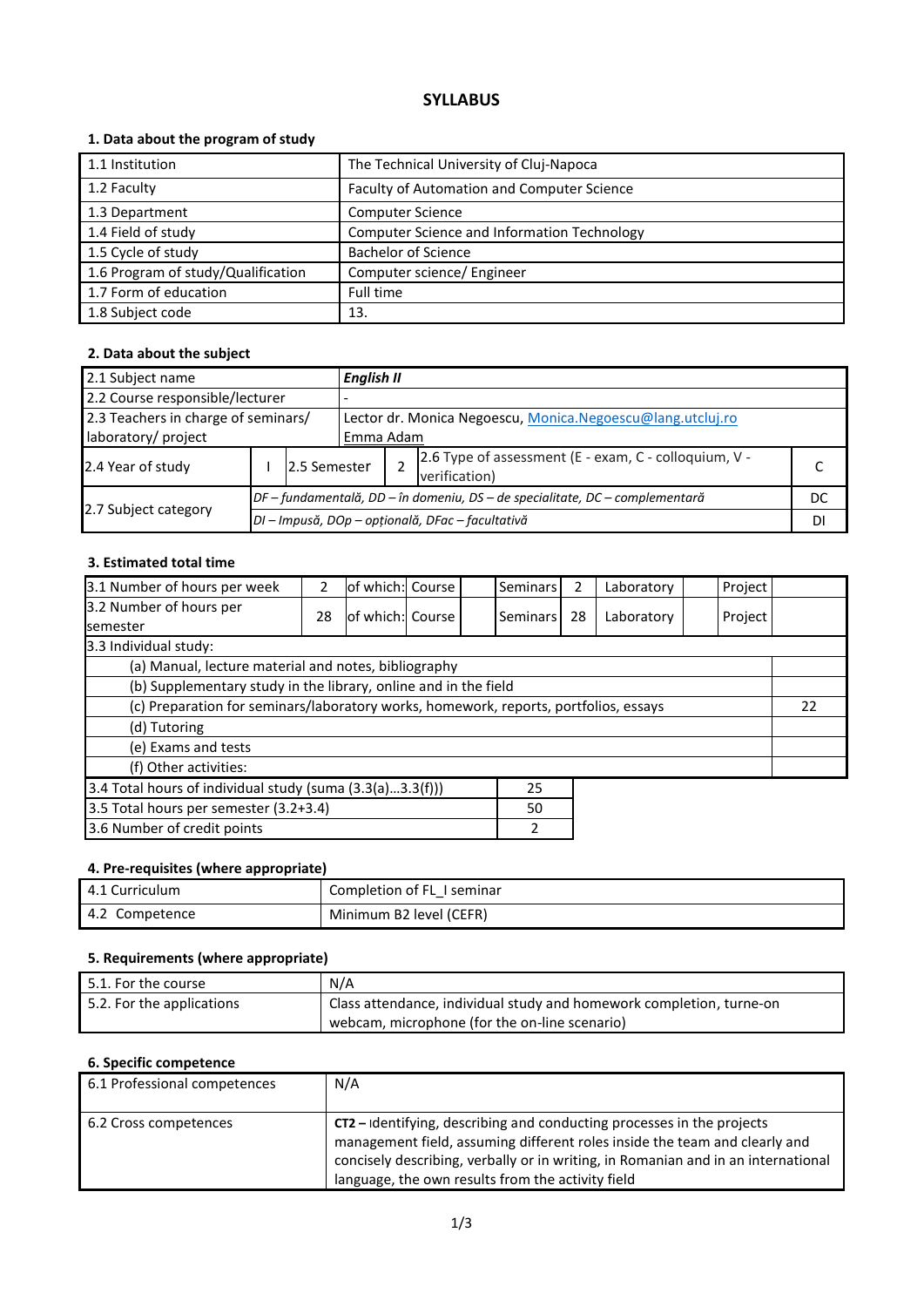### **7. Discipline objective (as results from the** *key competences gained***)**

| 7.1 General objective   | Students should acquire knowledge and oral skills to communicate in English in |  |  |  |  |
|-------------------------|--------------------------------------------------------------------------------|--|--|--|--|
|                         | professional (technical and engineering) contexts and on job related topics.   |  |  |  |  |
| 7.2 Specific objectives | At the end of this seminar, the students will be able to:                      |  |  |  |  |
|                         | Organize information for oral presentation;                                    |  |  |  |  |
|                         | Evaluate audience and adapt spoken discourse to current informational<br>-     |  |  |  |  |
|                         | and linguistic needs;                                                          |  |  |  |  |
|                         | Prepare and deliver a short presentation on a work/professional/own<br>-       |  |  |  |  |
|                         | interest related topic;                                                        |  |  |  |  |
|                         | Use linguistic and paralinguistic means to various purposes and needs<br>-     |  |  |  |  |
|                         | within their field of interest or profession.                                  |  |  |  |  |

### **8. Contents**

| 8.1 Lectures                                                                     | Hours          | Teaching methods       | <b>Notes</b> |  |  |
|----------------------------------------------------------------------------------|----------------|------------------------|--------------|--|--|
|                                                                                  |                |                        |              |  |  |
| Bibliography                                                                     |                |                        |              |  |  |
|                                                                                  |                |                        |              |  |  |
| 8.2 Applications - Seminars/Laboratory/Project                                   | Hours          | Teaching methods       | <b>Notes</b> |  |  |
| Describing purpose of oral communication in work/professional                    |                |                        |              |  |  |
| related contexts; understanding and differentiating informative                  | $\overline{2}$ |                        |              |  |  |
| talks, persuasive talks, descriptive and argumentative talks.                    |                |                        |              |  |  |
| Assessing, predicting and describing audience needs and                          | $\overline{2}$ |                        |              |  |  |
| expectations.                                                                    |                |                        |              |  |  |
| Formulating and prioritizing communicative goals: relating to                    | $\overline{2}$ |                        |              |  |  |
| audience expectations.                                                           |                |                        |              |  |  |
| Organizing information and structuring ideas: leading information                |                |                        |              |  |  |
| vs details, supporting info and exemplifying, supplementary info.                | $\overline{2}$ |                        |              |  |  |
| Introduction, body conclusion Q&A presentation format.                           |                |                        |              |  |  |
| Preparing for speaking to an audience: introducing self, purpose of              | $\overline{2}$ | Presentation of        |              |  |  |
| talk, previewing info and stating policy on questions.                           |                | content, viewing       |              |  |  |
| Controlling voice and spoken production: prosody of language:                    | $\overline{2}$ | professional           |              |  |  |
| word and sentence stress, pace, rhythm and intonation.                           |                | presentations and      |              |  |  |
| Using language to make an impact: parallel structures, tripling,                 | $\overline{2}$ | observing structure    |              |  |  |
| cumulative structures; coordination with voice and body language.                |                | and approach, case-    |              |  |  |
| Preparing visual aid: PP slides - dos and don'ts; technical visual               | $\overline{2}$ | based discussion,      |              |  |  |
| support (graphs, tables, etc.).                                                  |                | peer evaluation, small |              |  |  |
| Introducing, describing and interpreting visual support data: talking            |                | projects-based         |              |  |  |
| about numerical data, describing trends in graphs/tables,                        | $\overline{2}$ | learning               |              |  |  |
| summarizing and/or pointing to relevant numerical values/data.                   |                |                        |              |  |  |
| Presenting narrative data. Sequence markers and syntactic                        | $\overline{2}$ |                        |              |  |  |
| connectors. Transitional devices, discourse markers.                             |                |                        |              |  |  |
| Drawing a powerful conclusion: recapping main points, concluding,                | $\overline{2}$ |                        |              |  |  |
| home-take messages.                                                              |                |                        |              |  |  |
| Inviting questions, managing rapport, expressing opinion, attitude.              | $\overline{2}$ |                        |              |  |  |
| Formal vs informal language - politeness in a foreign language.                  |                |                        |              |  |  |
| Using humor, irony and personal anecdote to convey subtle                        | $\overline{2}$ |                        |              |  |  |
| meanings and gain audience support.                                              |                |                        |              |  |  |
| Students' presentations                                                          | $\overline{2}$ |                        |              |  |  |
| Bibliography                                                                     |                |                        |              |  |  |
| Andrew Bradbury (2006) Successful Presentation Skills, Kogan Page, London.<br>1. |                |                        |              |  |  |
| $-1$ $1$ $1 - 2 - 2 - 1$ $1 - 1$                                                 |                |                        |              |  |  |

2. Angela M. Thody (2006) *Writing and Presenting Research*, Sage Publications.

3. Powell, M. (1998) *Presenting in English* (2<sup>nd</sup> edition), LTP, London.

4. Grussendorf, M. (2011) *Oxford English for Presentations*, Express series. OUP.